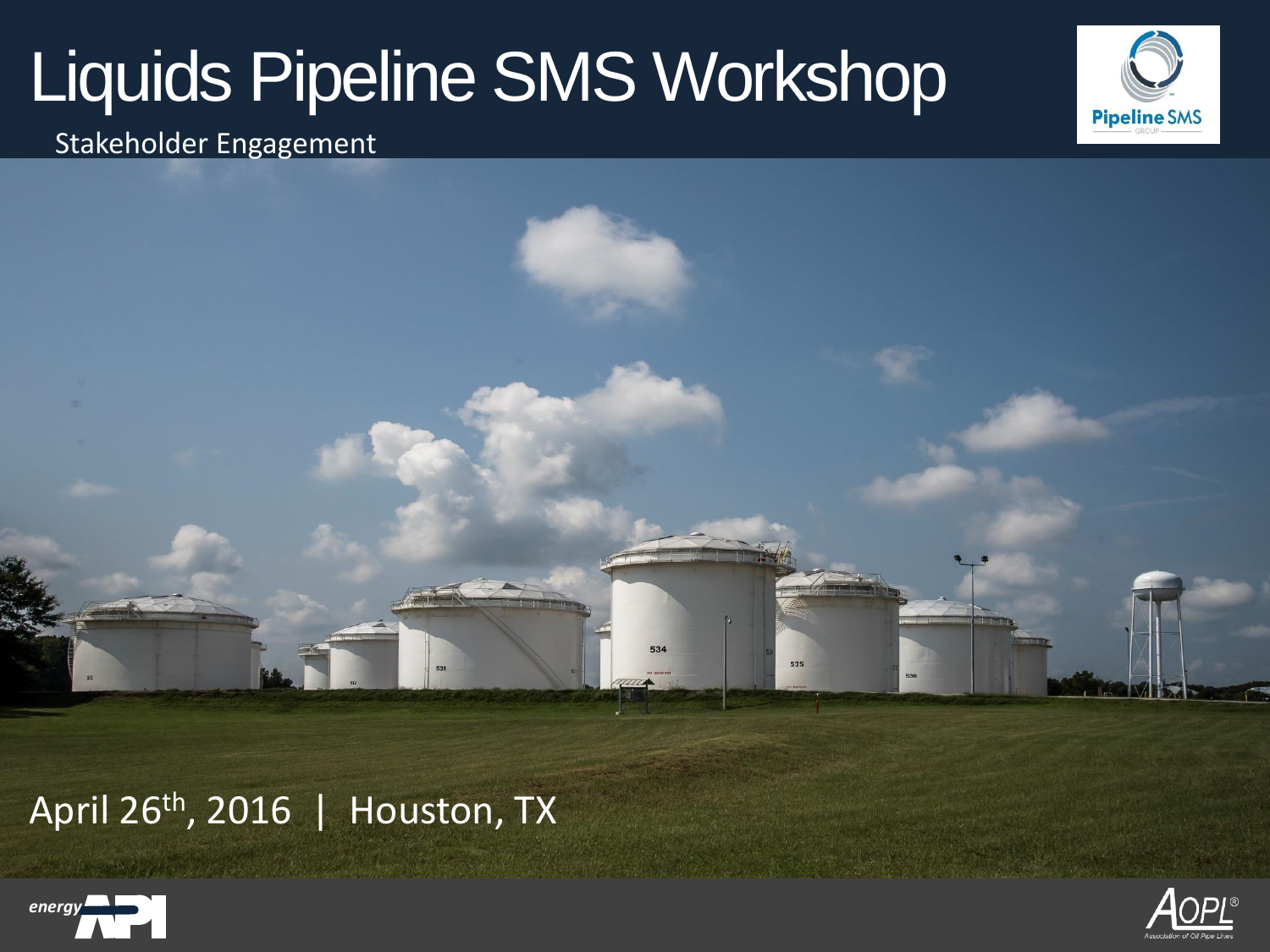

Stakeholder Engagement

- **Second Element in the PSMS Recommended Practice** 
	- Drives engagement internally and externally
	- Key to achieving desired results improved pipeline safety performance and public safety
	- Communication to internal and external stakeholders is essential



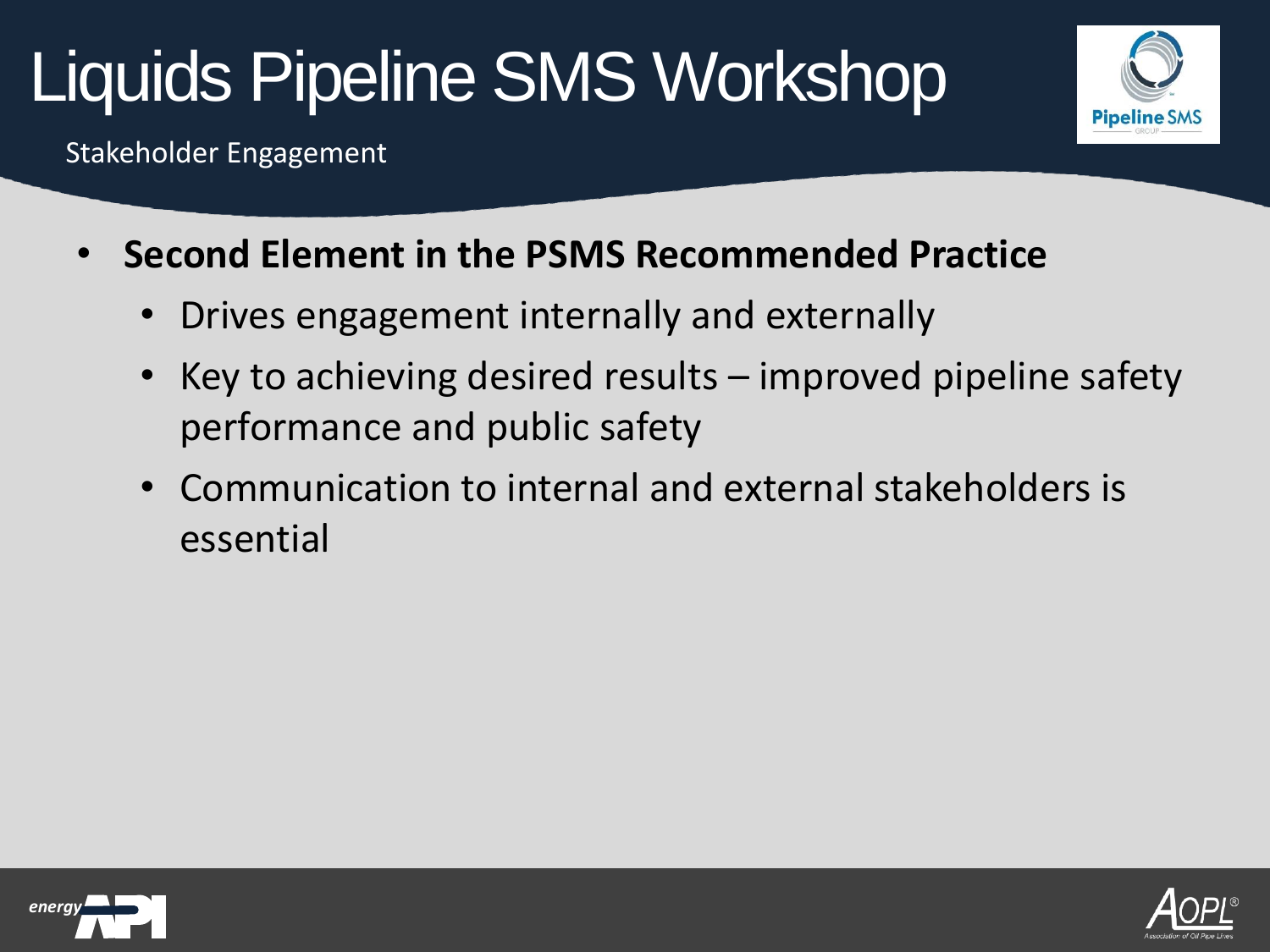Stakeholder Engagement

#### **So Who are Stockholders & What is Engagement?**

#### **Internal**

• Employees and Contractors

#### **External**

- Members of the Public
- Emergency Responders
- Regulator

#### **Engagement**

- Pipeline operator is more thorough in it's management of risk they "own it" on a personal level
- External being vigilant & identifying risk being our eyes and ears along the ROW







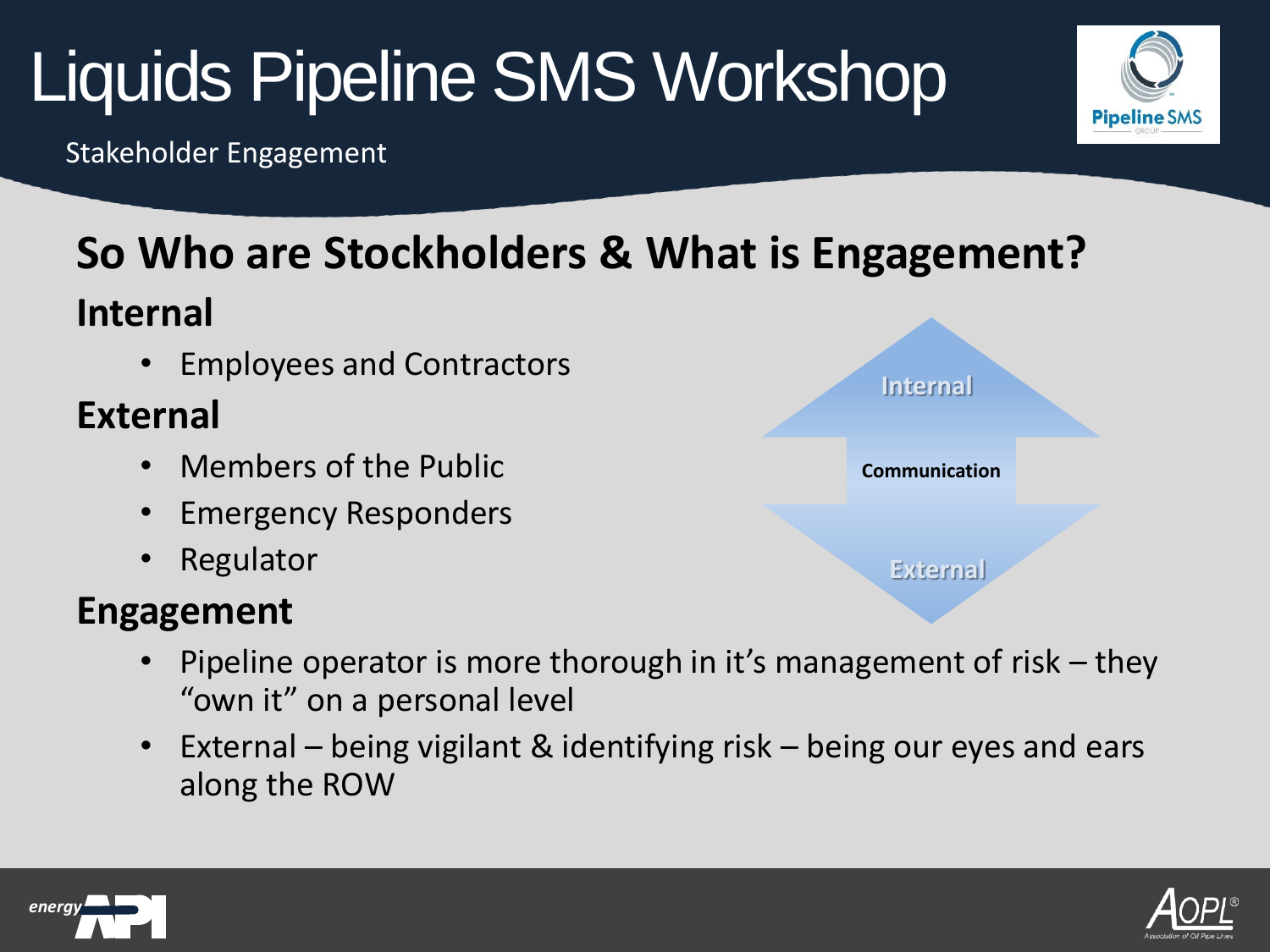

Stakeholder Engagement

### **Expectations**

- **Pipeline operators will maintain a Process & Plan**
	- **Identify**
		- Specific objectives
		- Responsible persons for sharing and receiving information
		- Types of information to be shared & how it is valuable in improving pipeline safety
	- **Communicate with Stakeholders**
		- Risk identification & management
		- Safety performance
		- Other PSMS elements (as appropriate)



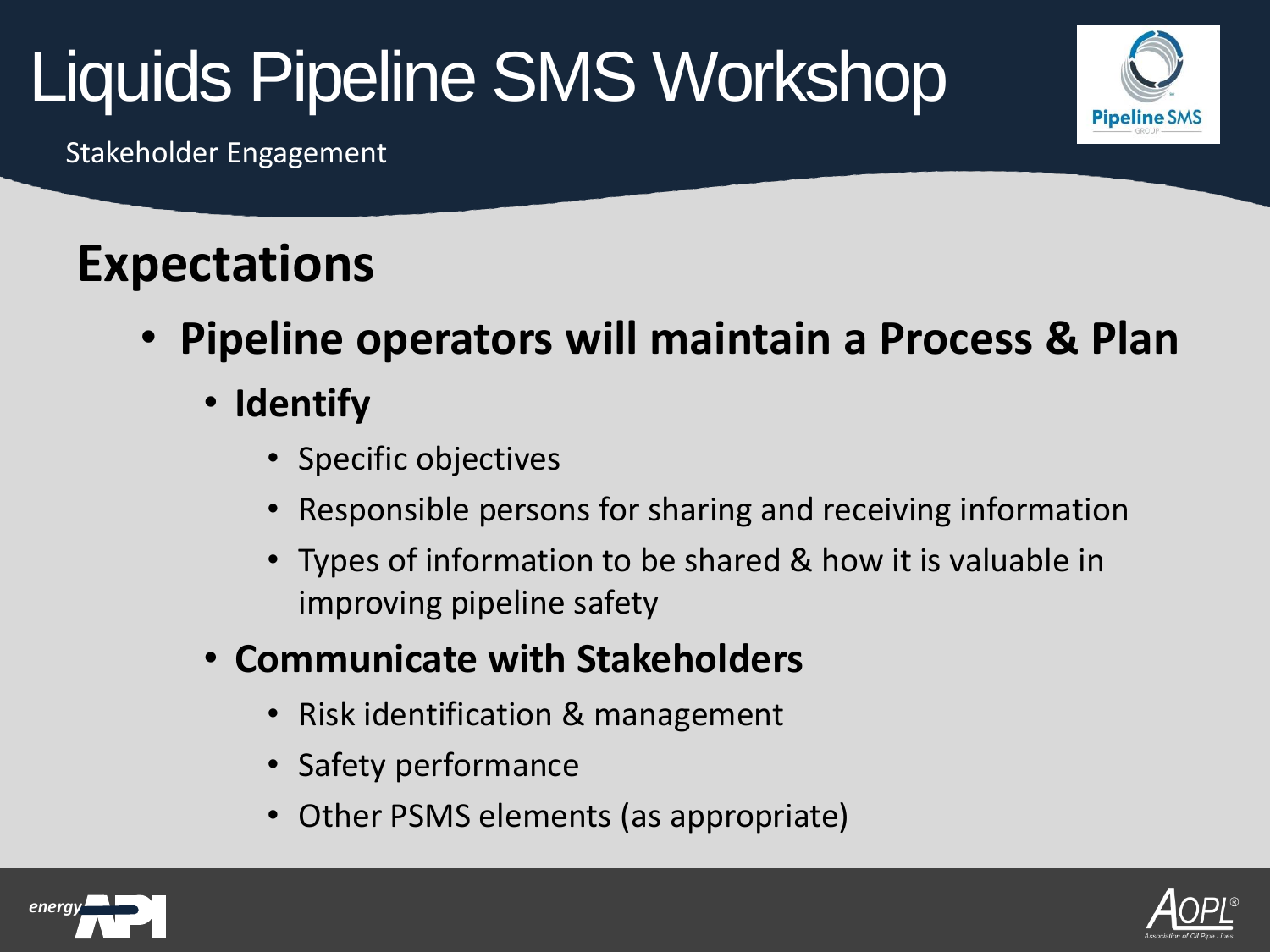Stakeholder Engagement

#### **Objective – Internal**

**Pipeline Operator** – shall establish processes to:

- Communicate the importance of meeting requirements of PSMS
- Provide for employees and contractors to raise concerns to management and make recommendations for improvements in risk identification, prevention and mitigation
- Promote and encourage two way communication
- Communicate and apply lessons learned

#### **Employees and Contractors**

• Understand the policies, goals, objectives & procedures to their work that are driven by PSMS



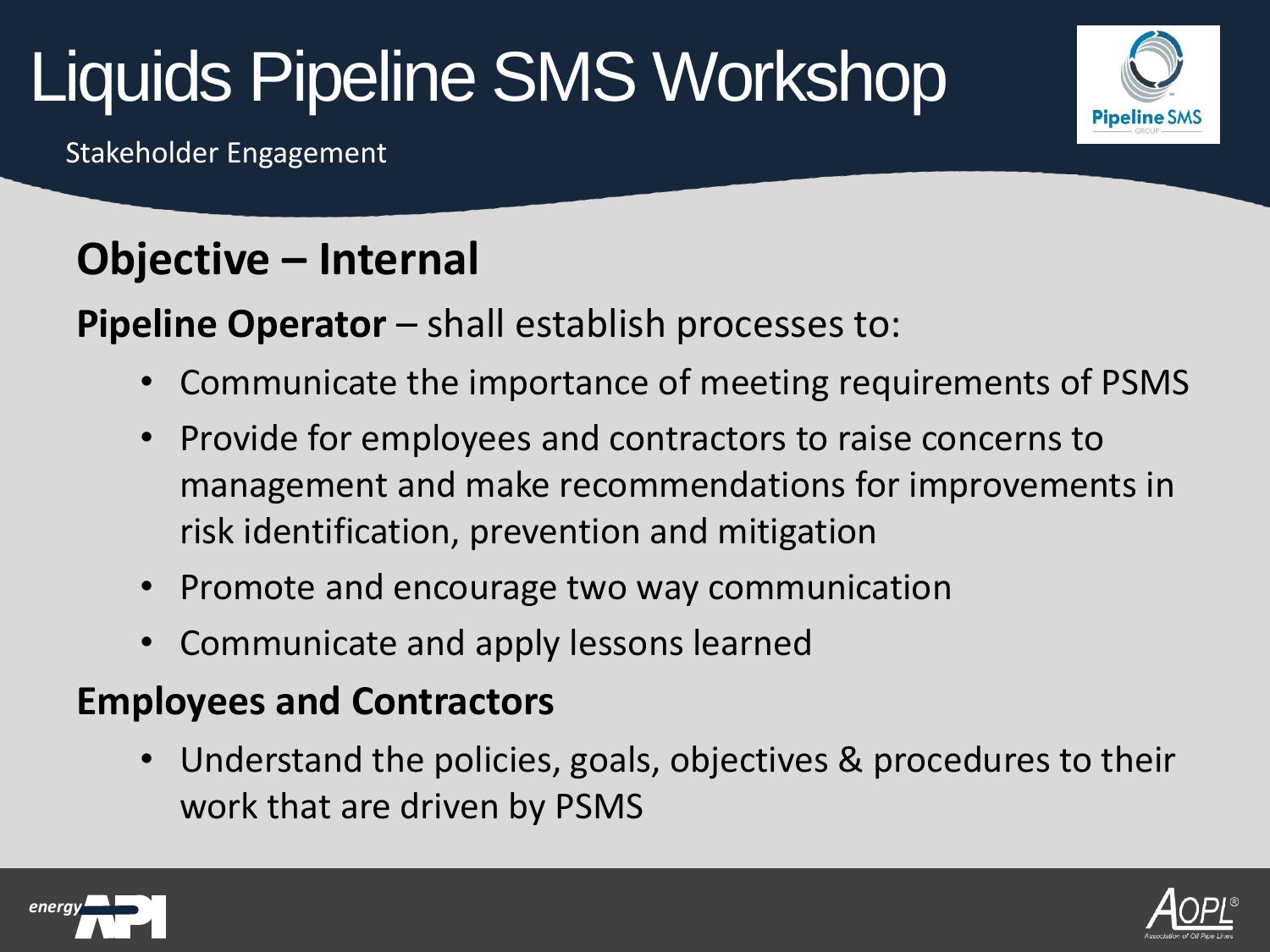**Pipeline SMS** 

Stakeholder Engagement

#### **Objective - External**

Provide a means through which stakeholders can acquaint themselves with the company and the company can be acquainted with stakeholders who want to maintain an ongoing dialog regarding safety and asset-related concerns.

#### **Pipeline Operator** – shall establish processes to:

- Provide for two-way communication
- Provide information, engage regulatory bodies, and handle feedback from representatives of the public
- Identify external stakeholders through ongoing use of appropriate company and public processes, events, social media, or other methods



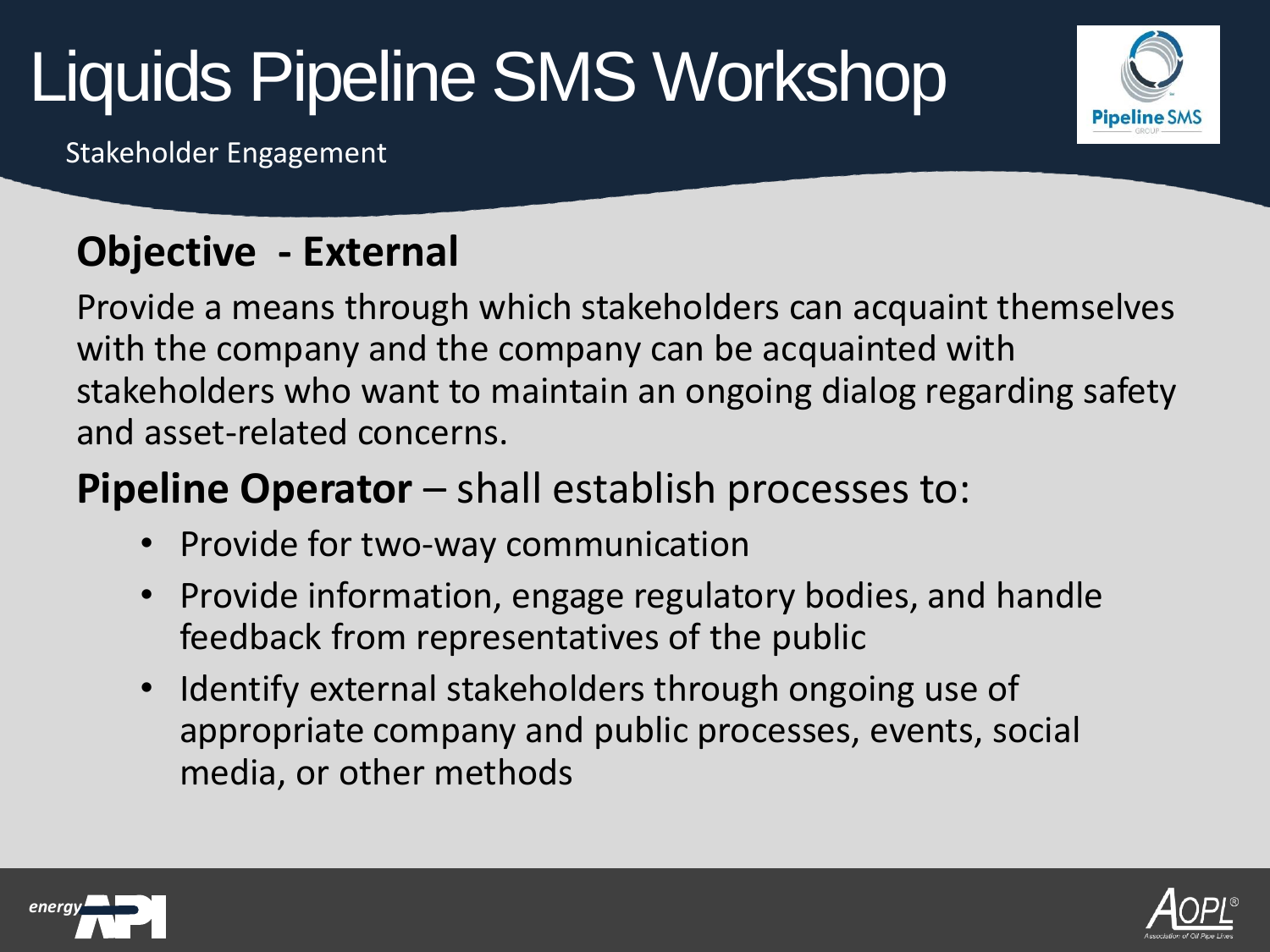Stakeholder Engagement



**Pipeline Operator** – Communication process should address

- High-level view of company safety operations
- Current focus of risk management operations
- Measures the operator uses to gauge safety performance
- Identify personnel who are available to the public to exchange information